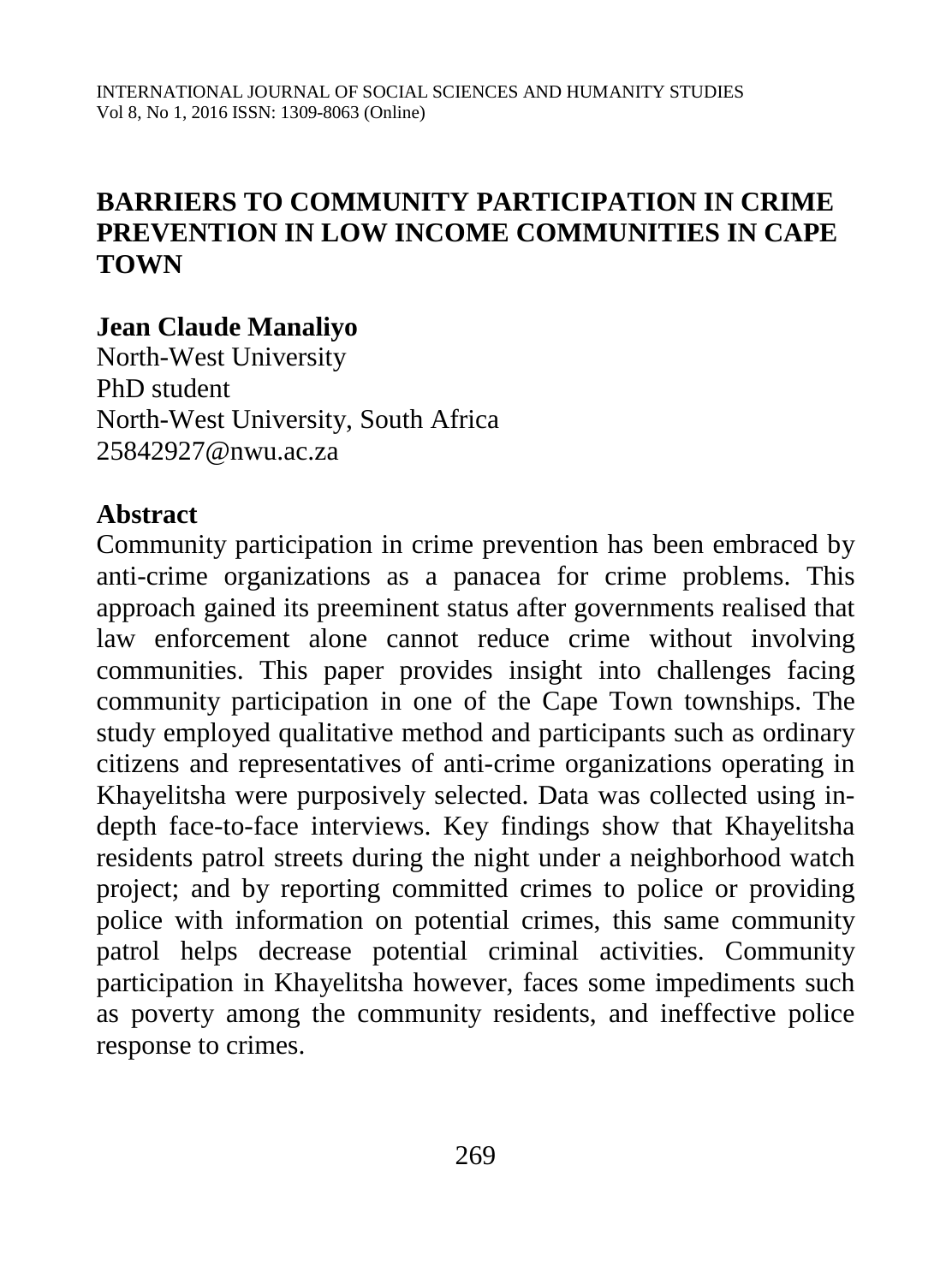#### **Keywords**: Community participation, crime, crime prevention, neighborhood watch, Khayelitsha township, Cape Town **JEL Classification:** K420

### **1. Introduction**

Community participation in crime prevention activities is consistently gaining global ascendancy following high crime rates in many parts of the world engendered by ineffectiveness of law enforcement. The involvement of citizens in crime prevention is widely regarded as an ideal approach towards crime prevention and crime reduction. Community participation in crime prevention is grounded on the tenet that the traditional law enforcement cannot fight crime effectively without support from local communities who know their areas (Liebermann and Coulson 2004). It is in this context governments are actively mobilizing and integrating local communities into their crime prevention programmes in attempts to build strong collaboration between police and ordinary civilians.

Community participation in crime prevention regained its popularity in the 1970s (Newham 2005) and it is not a new phenomenon in community policing. Community participation in crime prevention has a long history. Literature indicates that the involvement of civilians in maintaining peace and security in their areas has been in practice since the time of the settlement of America where local communities were the first peace officers patrolling streets as volunteers. But this participation of civilians in crime prevention arena lost its hegemony in the mid-nineteenth century after the introduction of formal police officers (Ren et al. 2006) which rendered civilians into passive participants in finding solutions to crime problems in their communities.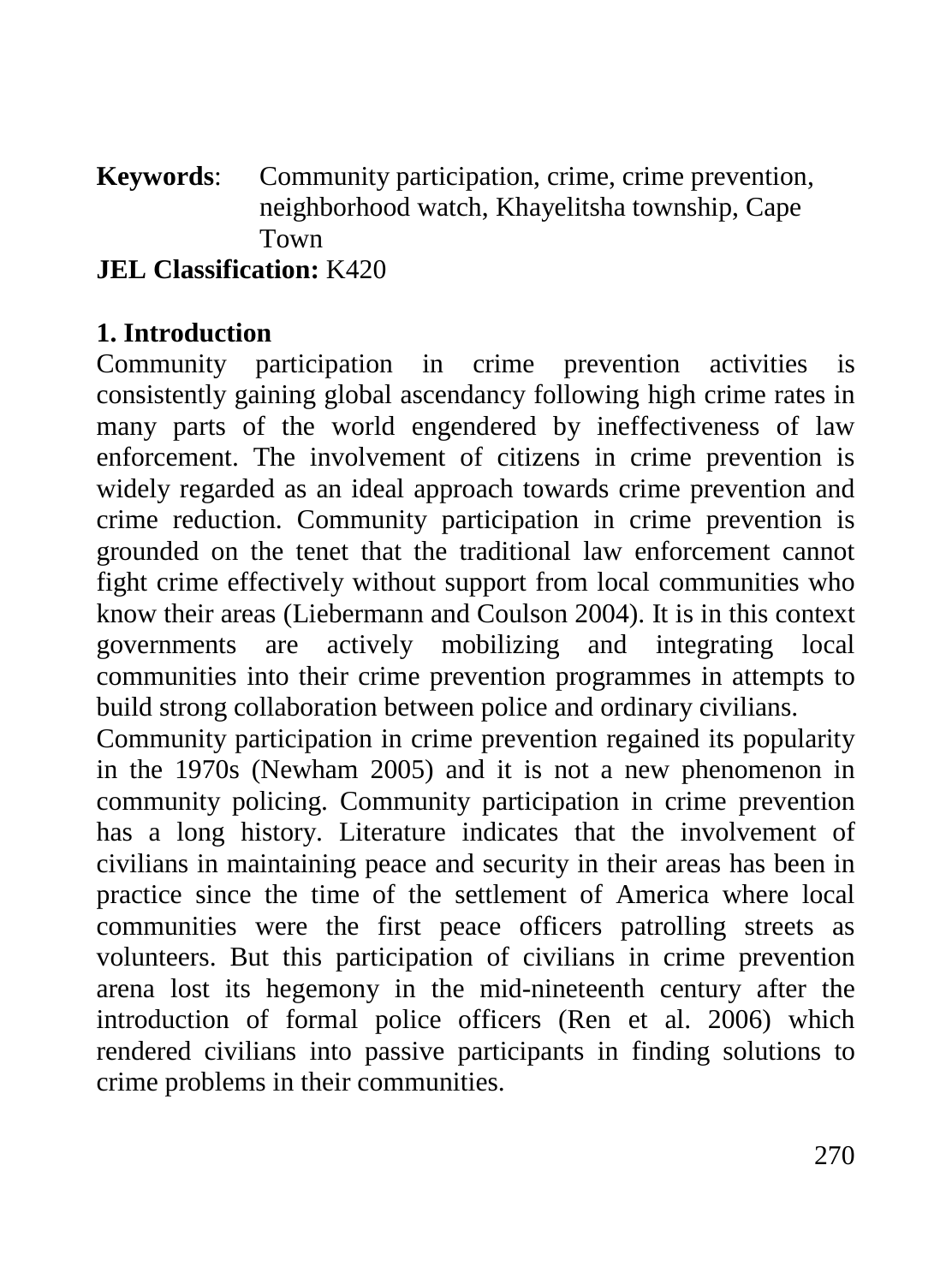In the early days of the introduction of formal police, it seemed that police was primed to become a panacea to crime problems since such formal police controlled and kept crime rates low. The situation changed unexpectedly when formal police started using technological devices in their operations: telecommunication devices such as radios, 911 emergency telephone systems, and vehicle patrols as a way of responding to people who were asking for help resulted increased crime rates. The high crime rates were attributed to the fact that police were handling crime problems from their offices in lieu of policing communities. This working method eroded the relationship between police officers and communities as police offers became estranged from troubled communities (Fleissner and Heinzelmann 1996).

It is argued that the participation of local communities in crime prevention activities is justifiable since they know their crime problems and localities better than outsiders from their communities. In fact, community participation is grounded on this tenet of local communities' familiarity (Liebermann and Coulson 2004). It is only in this way that police could become productive if they collaborate with local communities. Without this collaboration, police officers are clueless strangers about major criminal activities taking place in specific communities. In the same vein, Friedman (1998) postulates that it was ordinary citizens who contributed to the decrease in crime high rates in the 1990s in the United States of America. It is therefore argued here that police performance in deterring criminal activities correlates with the level at which local communities are involved and participate in crime prevention activities.

One of the advantages of community participation in crime prevention activities is that it allows ordinary citizens to become co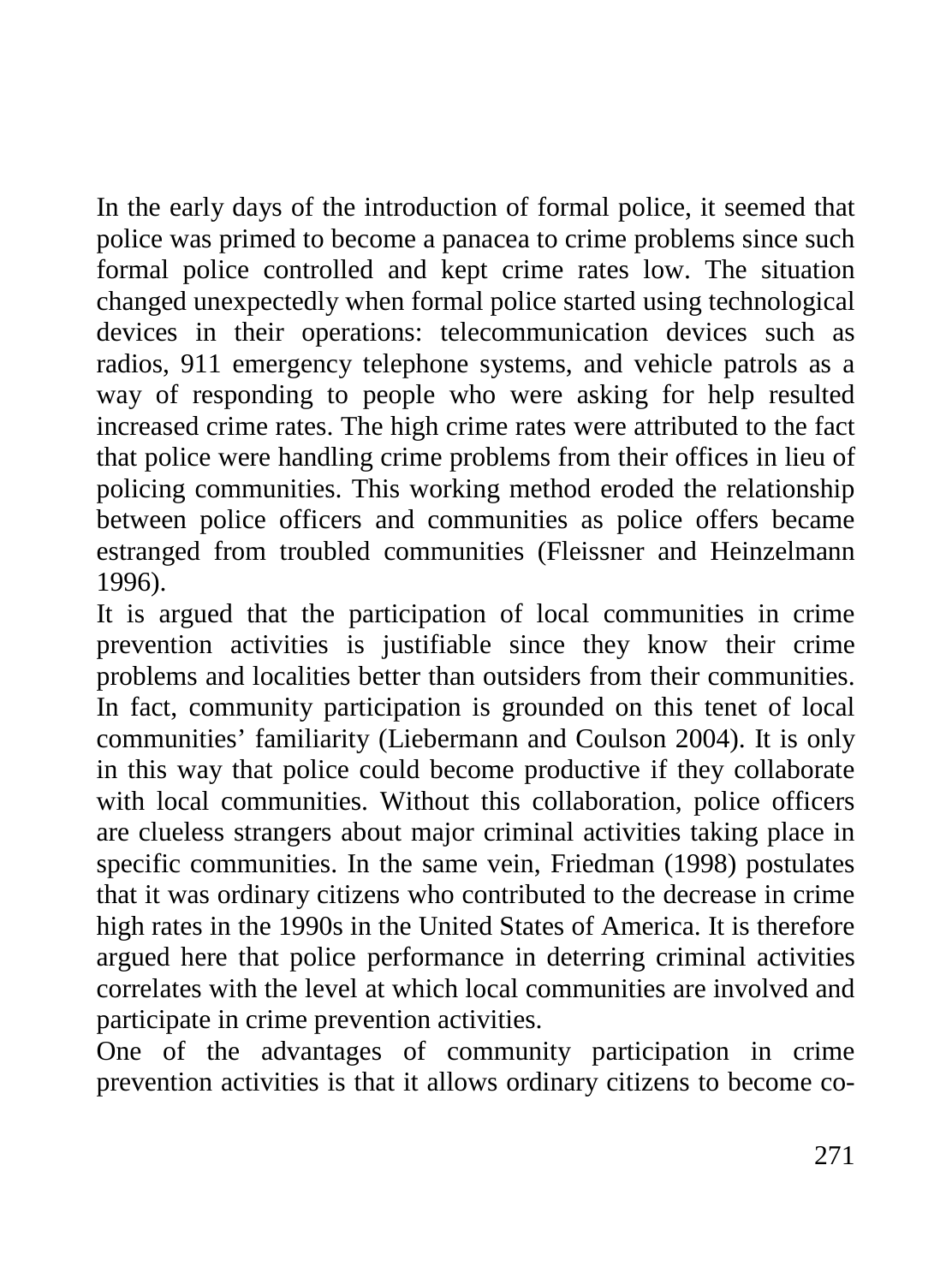producers of public safety along with the police. This makes the implementers of community participation model in crime prevention activities assume that the model stimulates an environment in which both ordinary citizens and police share responsibilities of improving and maintaining public safety (Pattavina et al. 2006). On the other hand, Zhao et al. (2002) posit that governments regard the participation of local communities in policing as an effective way of compensating for the scarcity of financial and human resources given that this approach puts emphasis on voluntarism. Still on the benefits of community participation in crime prevention, Botterill and Fisher (2002) also point out that involving local communities in crime prevention programmes mobilises more human resources than could be done by government alone. Although community participation contributes to minimising expenditure on crime prevention programmes, local communities still have to be fully empowered with relevant skills and resources that would enable them to participate effectively.

The level at which community members are willing to participate in crime prevention programmes is influenced by context and social organization. Communities that share common understandings and values are more willing to achieve common interests, including maintaining safety and order (Carcach and Huntley 2002, Fagan and Meares, 2008). According to Sampson and Groves (1989), social organization is reflection of the capacity for a community to selfregulate. It could be argued therefore that social organization is a prerequisite for a community to achieve meaningful participation in crime prevention programmes.

However, social organization does not always yield effective community participation as the willingness of community members to participate in crime prevention programmes may be hindered by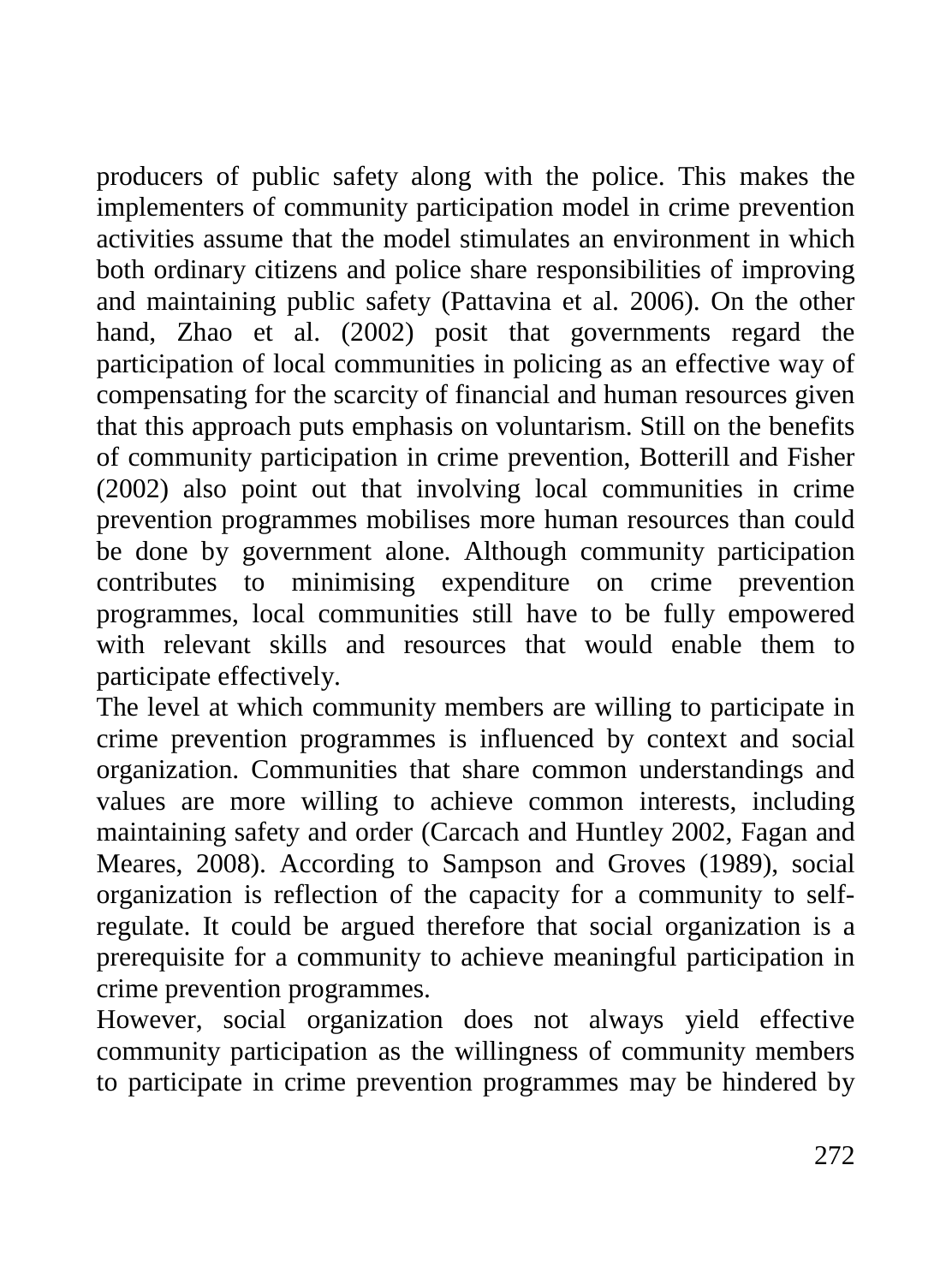factors other than social disorganization. These factors include fear of crime among community members, demographic profile of the community and community members' perceptions of local government agencies (Ren et al. 2006). Yet, studies carried out by Sherman (2002) and Kane (2005) also reveal that community members' perceptions of local police and other government institutions in their communities also have colossal influence on community members' decisions to volunteer in crime prevention programmes. Poor relationships with police and lack of trust in the police impinge on community participation in crime prevention. Poor community participation based on lack of trust in the police, however, may be understandably and justifiable because no-one would be willing to collaborate with untrusted partners. In line with this argument, one study revealed that positive perceptions of community policing were strong correlated to increases in crime prevention behaviour (Scheider et al. 2003).

In the South African context, the participation of local communities in crime prevention is in its infancy because the approach only became popular in the country after the demise of apartheid in 1994. During apartheid, crime rates were very high across the black and colored communities but fighting and preventing crime in non-white occupied communities was not on the government's agenda. The apartheid government was committed to preventing criminal activities in white-occupied communities, and it concentrated resources and police in mainly these communities to ensure they remain unaffected by criminal activities which were prevalent in black-occupied communities (Shaw 2002).

In post-apartheid South Africa, the promotion and support of community participation in anti-crime activities was manifested in numerous policies formulated towards crime prevention, and these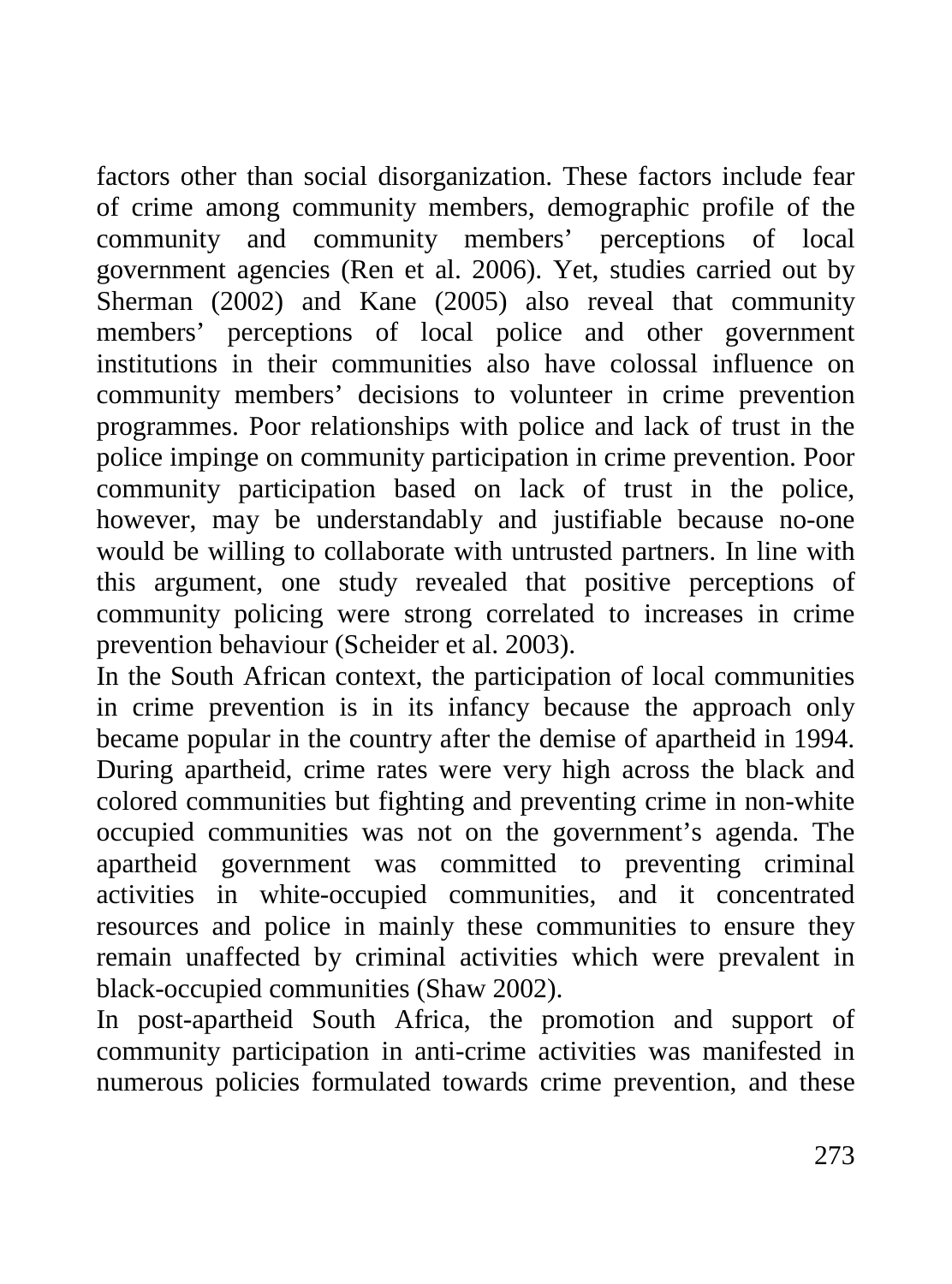policies require collaboration between police and local communities. The establishment of community policing forum (CPF) in 1995 for example, sent a strong message to South Africans and the international community that the post-apartheid government was committed to embracing and consolidating community participation in crime prevention programmes. The formation of the CPF aims at enhancing police visibility in the community, full community participation, and creating a sense of ownership. This organization is a legislative body formed in accordance with the South African Police Service Act 68 of 1995. The Act requires police stations to work closely with communities through community policing forums (RSA 1995).

The participation of local communities was also endorsed in other anti-crime policies that succeeded the establishment of the CPF. In the National Crime Prevention Strategy developed in 1996 (RSA 1996), community participation was one of the four-pillar approach to crime prevention strategy (Newham 2005). Community participation was also placed at the core of the South African Police Service's (SAPS) own in-house policy on crime prevention which is known as the national crime combating strategy (NCCS) developed in 2000 in response to crime which was increasing at alarming rates in the country (SAPS 2002). In this policy, the SAPS acknowledged the role of local communities in fighting and preventing crime and placed them at the forefront in the policy implementation which intended to achieve the following broad objectives:

(i) to restore public confidence in the police and encourage community participation; and (ii) to reduce crime in particular areas though policing (SAPS 2002).

Although the South African government implemented these comprehensive policies on crime prevention and has consistently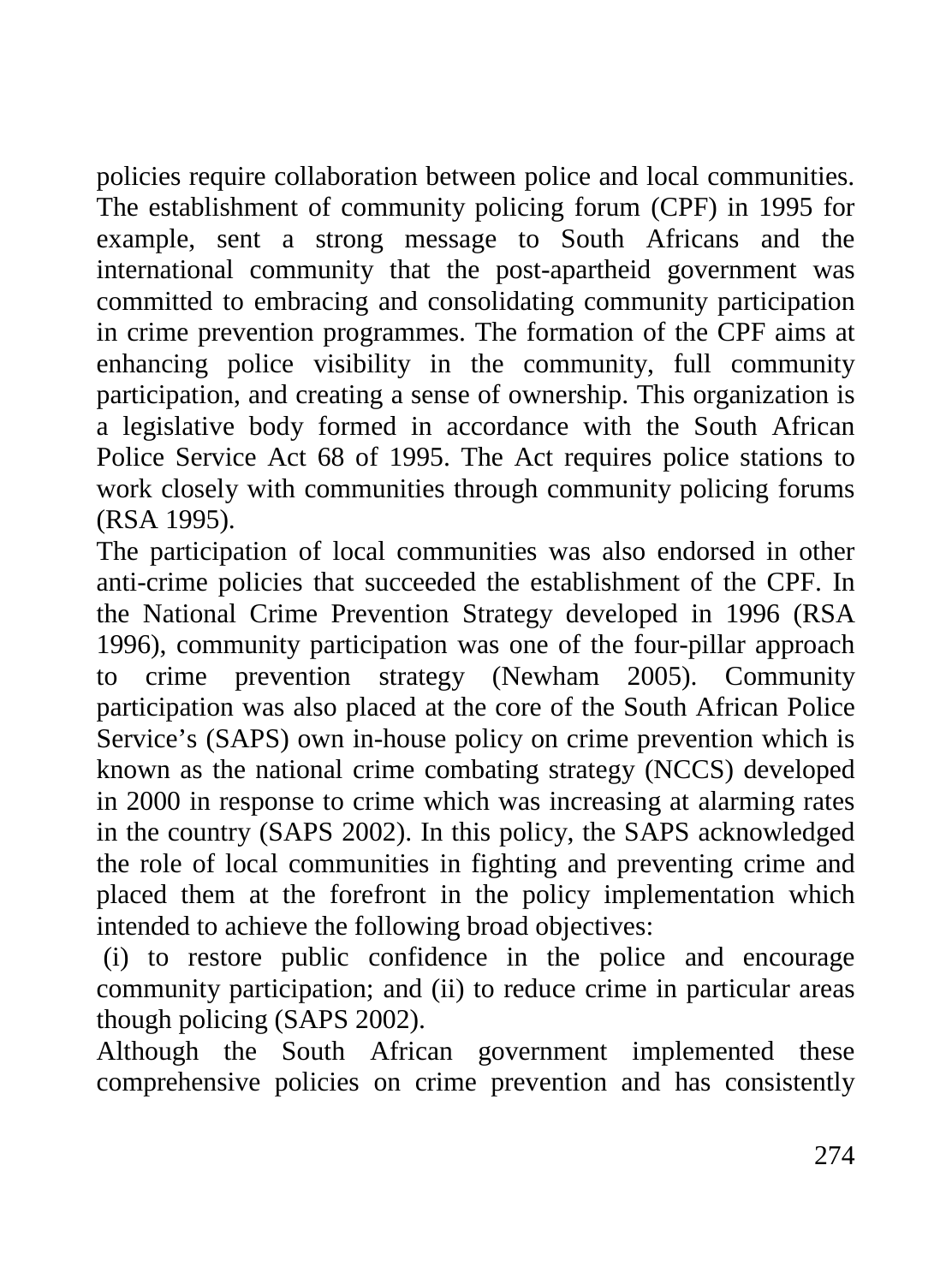been increasing expenditure on fighting crime (RSA 1998, Mbola 2009, Leuvennink, 2015*)*, there is substantial evidence that the crime situation in South Africa is still frightening (Centre for the Study of Violence and Reconciliation (CSVR) 2009, Leuvennink 2015, OSAC 2015). This failure of the crime prevention policies is linked to factors such as long-standing allegations of an ineffective and corrupt South African Police Service (Shaw 1996, Singh 2005, Faull 2007, Faull 2011), including scarce resources in major anti-crime organizations such as the SAPS and CPF (Pelser 1999). However, crime rates are very high in big cities such as Cape Town, Durban and Johannesburg (Lancaster 2013, OSAC 2014) but the most affected communities are those occupied by black people such as Khayelitsha (Achmat 2014). This paper provides insight into challenges impeding community participation in crime prevention in low income communities Cape Town metropolitan.

# **2. Methodology**

The study was conducted in Khayelitsha, one of the townships in Cape Town metropolitan jurisdiction. <sup>1</sup> The selection of this community was motivated by its current high crime situation. This community is among the crime hot-spots in Cape Town (City of Cape Town 2009) and in the country. Khayelitsha is characterised by overcrowded and unplanned informal houses, few and narrow streets which some have poor and often limited street lights whilst others have no lights at all.

This study used a qualitative research design and data was collected from various categories of participants from different anti-crime organizations and community residents. The participants were 45

 $1$  In South Africa, township is a suburb or a small town officially designed by apartheid for black Africans.  $\overline{a}$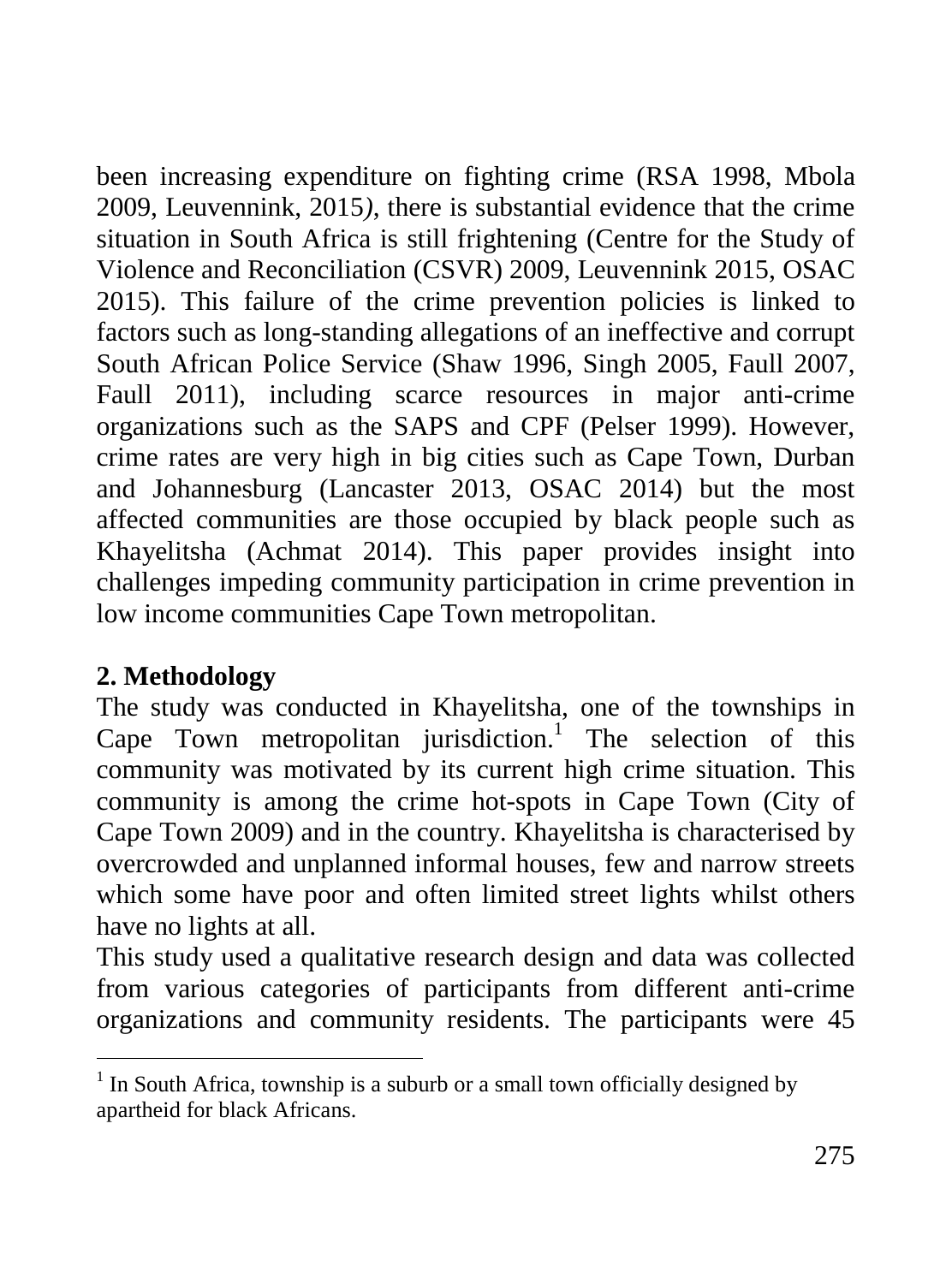including: 6 community leaders (2 ward councilors and 4 street committee members), 33 community residents, and 6 representatives of anti-crime organizations such as Khayelitsha Security and Safety Forum, Khayelitsha Development Forum (KDF), Community Policing Forum (CPF), the South African National Civic Organization (SANCO), and the South African Police Service (SAPS). This sample size was arrived at through data saturation. Data saturation suggests that researchers stop collecting data when the point of data saturation is reached. The point of data saturation is reached when there is evident redundancy or replication in information collected from participants in research (Simon 2011, Marshall et al. 2013). The point of data saturation in this study was reached at the  $45<sup>th</sup>$  participant.

The selection of participants was done using a purposive sampling method. The preference of purposive sampling method was based on its advantage which is to allow a researcher to choose participants who are assumed to possess and provide invaluable information to the research question (Guarte and Barrios 2006). In addition, the method provides a researcher with the flexibility in determining the kind of information to be known and how to get this information (Bernard 2002). This implies that the researcher in this study had the flexibility in selecting participants who assumed to possess invaluable and relevant information to address research questions.

The data collection tool used in this study was in-depth face-to-face interviews with all 45 participants. The purpose and objectives of this research were explained to each participant so that they take informed decisions on whether to participate in the study or not. Participants were also informed that they could withdraw from the interview process at any stage. They were also informed that the interviews would be recorded but the researcher assured the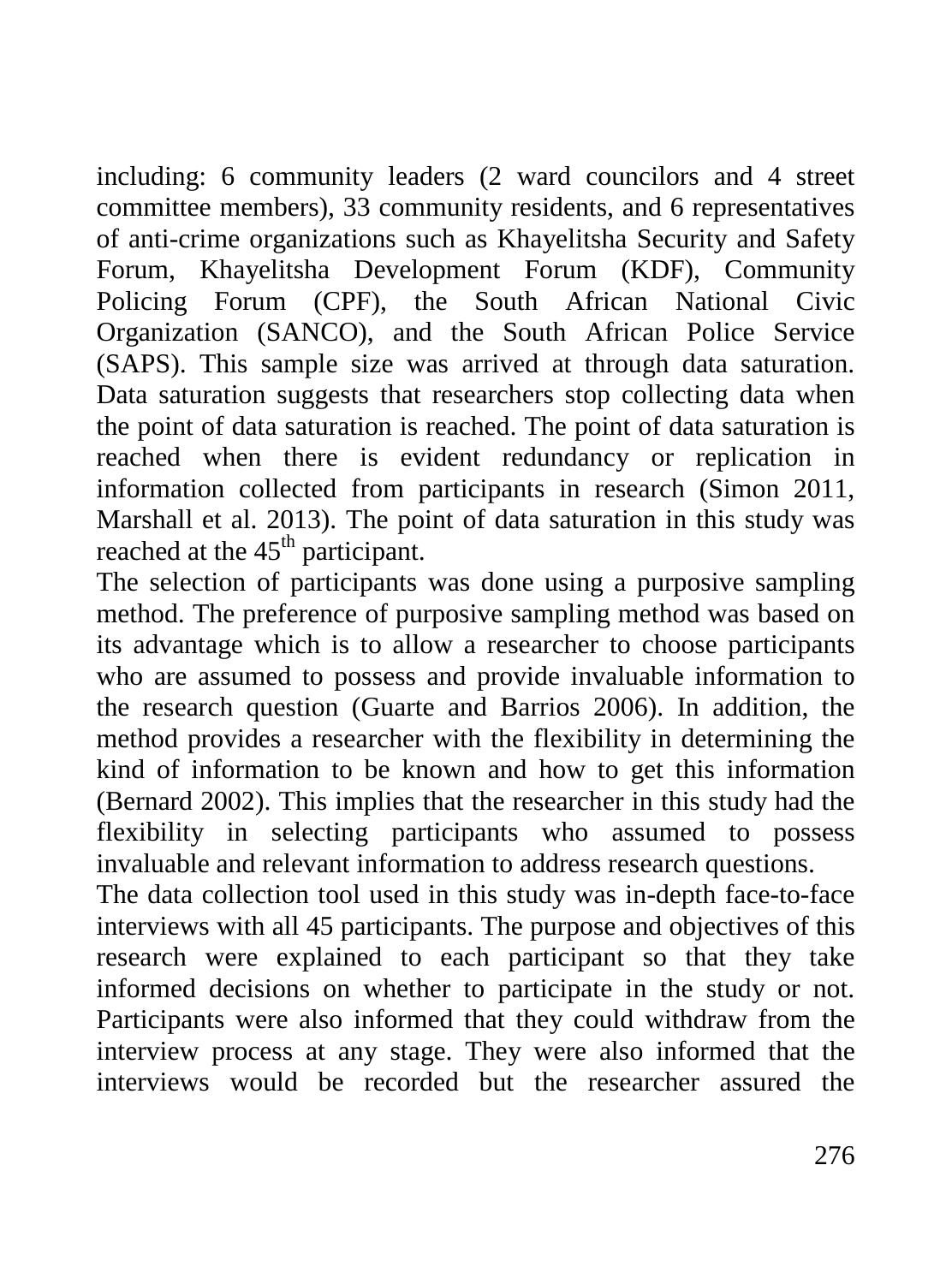participants that inputs would be handled with high level of confidentiality and that their names would remain anonymous. After data collection the recorded interviews were transcribed and printed out so the researcher can read them and glean themes and patterns. Then the researcher identified connections within and between themes to explain effects and relationships within and between themes.

# **3. Findings and discussion**

Community participation in crime prevention in Khayelitsha community takes two dimensions: on one hand, there are organized groups of residents who voluntarily patrol streets during the night in collaboration with armed police officers. These volunteers are recruited and managed by the community policing forum (CPF) under the project known as neighborhood watch. On the other hand, residents participate in crime prevention as police informants by supplying police with leading information about crimes already committed or potential crimes. These two approaches to community participation in crime prevention and the challenges communities face are presented and discussed in the next sections.

# **3.1 Challenges facing neighborhood watch project**

The collaboration between residents and police in crime prevention activities is grounded on the South African Police Service Act 68 of 1995 which stipulates that the CPF has to work hand in hand with police officers (RSA 1995). This means that neighborhood watch members patrol streets only when they are with police officers as affirmed by the interviewed police officer who posits that neighborhood watch members are not advised to patrol streets without police officers because they are untrained and unarmed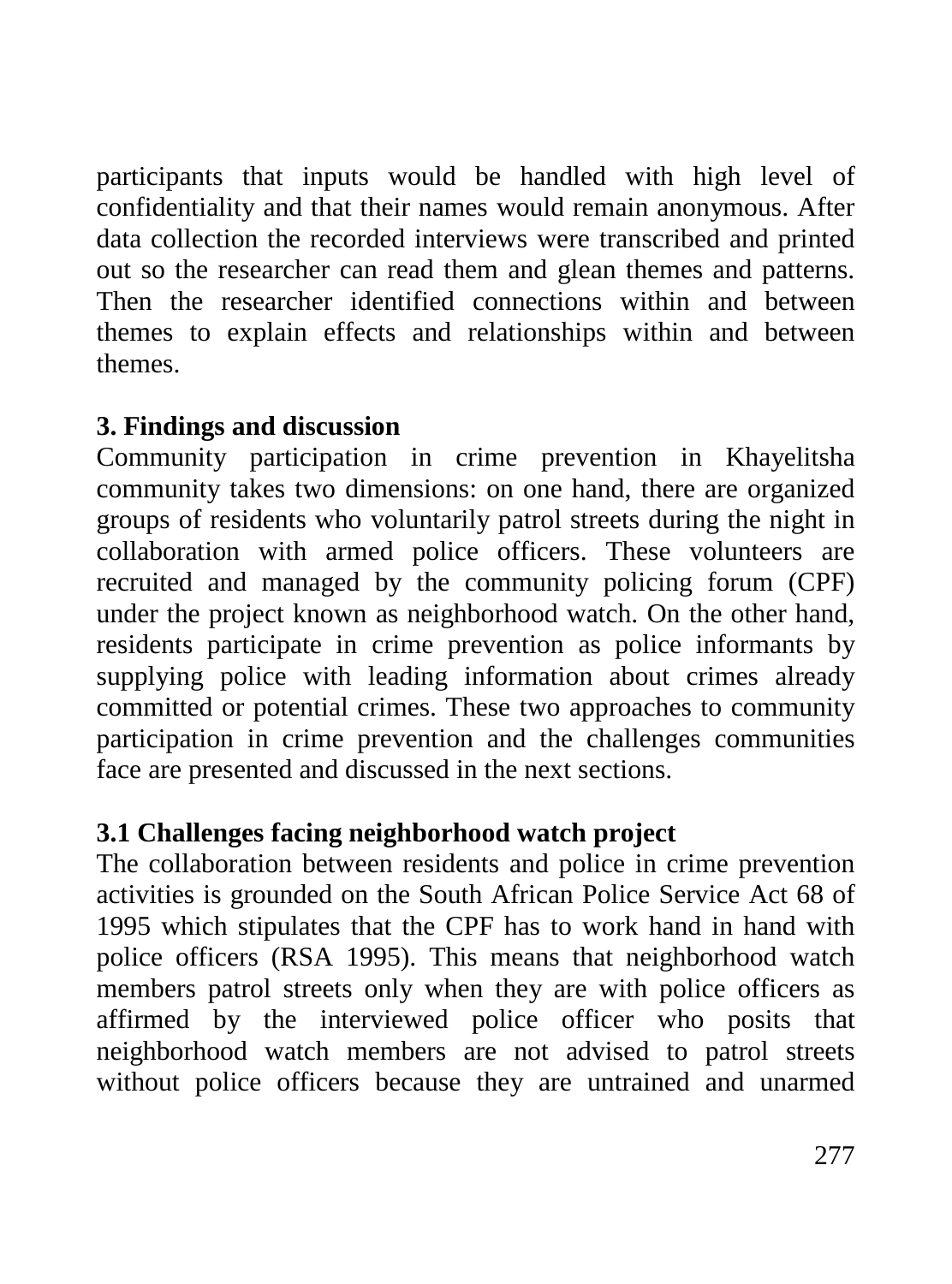civilians. Therefore, should they patrol streets on their own volition, it would be risking their lives because they may be trekked and attacked by armed criminals. If neighborhood watch members are available to work, they have to liaise with Khayelitsha Police Station Commander on time so that the commander allocates police officers to work with them.

When neighborhood watch members fail to communicate with the police station commander, police officers are often deployed to other areas where are needed. However, there are incidents when the schedules of the neighborhood watch members are disrupted by the unavailability of police officers at Khayelitsha Police Station, not because the neighborhood watch failed to communicate their availability timely but because of shortage of police officers. In fact, the shortage of police officers was identified as one of the major impediments to community participation in Khayelitsha. One interviewed representative of the CPF lamented that sometimes volunteers do not work due to lack of police officers with whom to work along. The interviewed police officer argues that this often happens when police officers are deployed to areas where they are urgently needed in Khayelitsha.

Botterill and Fisher (2002) argue that involving local communities in programmes such as crime prevention enhances the capacity of participants to address crime problems on their own without relying on external elements. The main challenge facing many anti-crime organizations including those in Khayelitsha, however, is to mobilise local communities so that they participate voluntarily in collaborative activities to achieve common interests. Findings of this study show that the CPF struggles to recruit volunteers into crime prevention activities. The representative of the CPF disclosed that many residents are not willing to join neighborhood watch. A large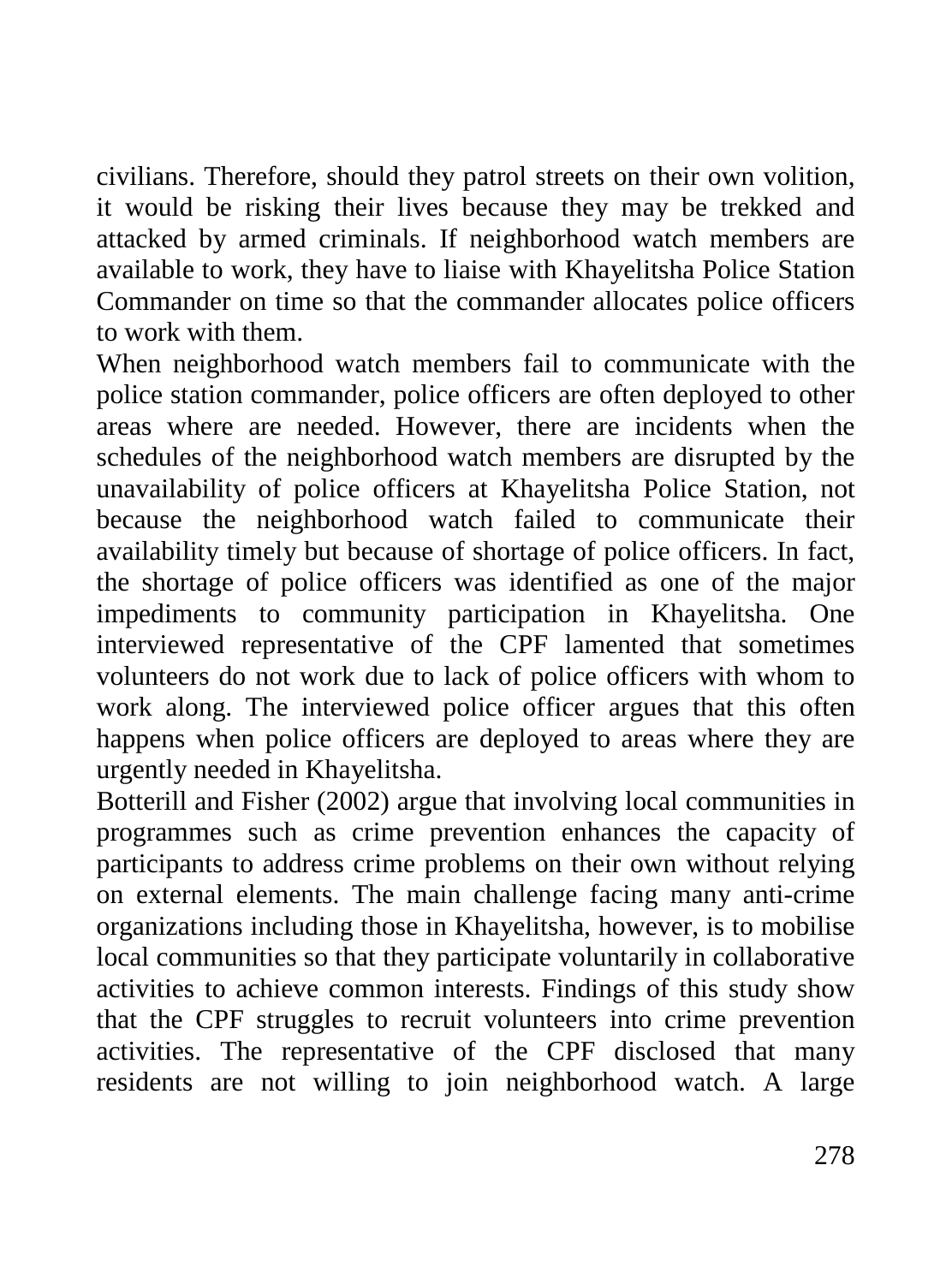proportion of the participants also brazenly affirmed that volunteering for street patrol is not any of their options and that they do not intend joining neighborhood watch even though they all appreciate the work such neighborhood watch does in their areas.

This challenge, related to unwillingness to participate in crime prevention activities, results in a shortage of volunteers in neighborhood watch groups, which leads to the reduction of working nights a week. According to one representative of the CPF, neighborhood watch members work only three nights (Friday, Saturday, and Sunday) over weekend because this is the time when criminal activities are at their peak. The participant added that they would work all seven nights if they had enough volunteers.

Another barrier related to community participation is the alleged corruption and ineffectiveness of the criminal justice system and its components, including the SAPS. This was proffered by a sizeable proportion of the participants, residents in particular during the interviews. These allegations however, are stale and commonplace in the South African criminal justice system as evident in extensive literature (Shaw 1996, Brown 2001, Singh 2005, Faull 2007, Faull 2011). In this study, residents made these allegations based on the numerous occasions on which police released crime suspects without charges or when police are called for help by residents but police arrive at the crime scene too late to apprehend the criminals. Without doubt, the alleged poor performance of police in Khayelitsha affects community participation of the policing and justice system negatively. It discourages residents from joining neighborhood watch groups. There are even people who refrained from patrolling Khayelitsha streets due to corruption and perceived poor performance of the police. One participant testified that he had stopped patrolling streets after the police had released a crime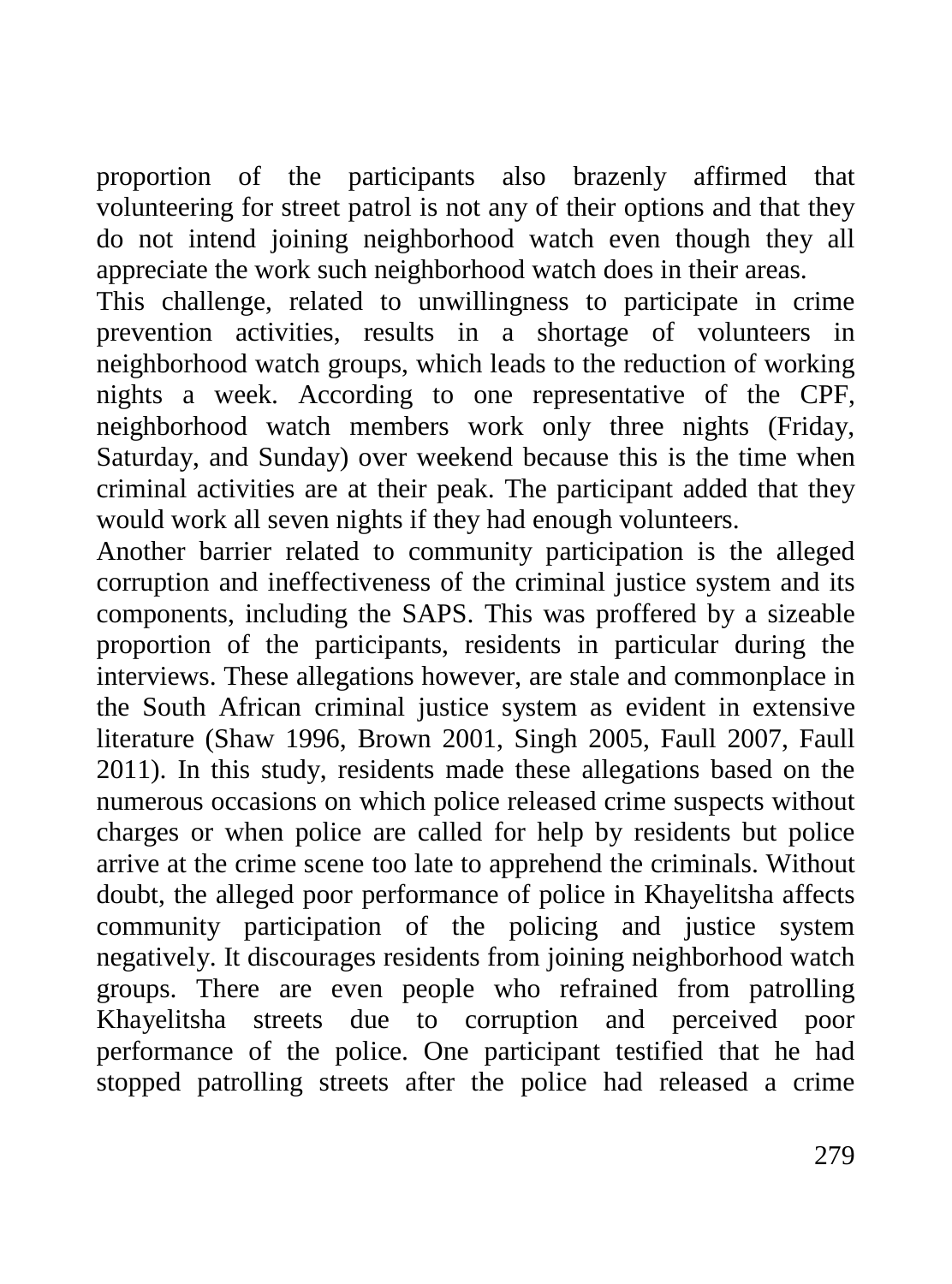suspect who had been caught in the night with a stolen DVD player and cell phone. The crime suspect was caught during the night and was locked in the police's vehicle. In the morning around 05:00 am the suspect was released and the police never even asked him to prove whether the DVD player and cellphone belong to him.

The interviewed police officer admitted that crime suspects are sometimes released without charges but the release only happens when there is no concrete evidence to prosecute the suspect. However, the police officer urged people to provide evidence when making such allegations because some allegations are groundless. The police added that many allegations are made by people who have little or no knowledge about the functions of the criminal justice system. It was emphasized that the work of police is not to arrest crime suspects, take them to court and instruct the court about verdicts and decisions to take as many people may think. Instead, the work of police is to arrest a crime suspect, gather relevant evidence, do all requisite administrative work, put the gathered information in a docket, and eventually send the docket to court. The police's work ends there. This implies that police have no influence on whatsoever decision is ultimately taken in court. To improve residents' attitude and perceptions towards police arguably requires much effort. Police have to render quality service, and residents have to become knowledgeable about the police's jurisdiction. Otherwise police in Khayelitsha will continue to be accused of corruption even though the allegation that police is corrupt is not new phenomenon in South Africa. Police have been accused of releasing crime suspects on bailout without being prosecuted (Singh 2005).

As Sampson and Groves (1989) argue that poor communities hardly participate in collaborative activities to achieve common interests. Poverty was also cited by a large proportion of participants as a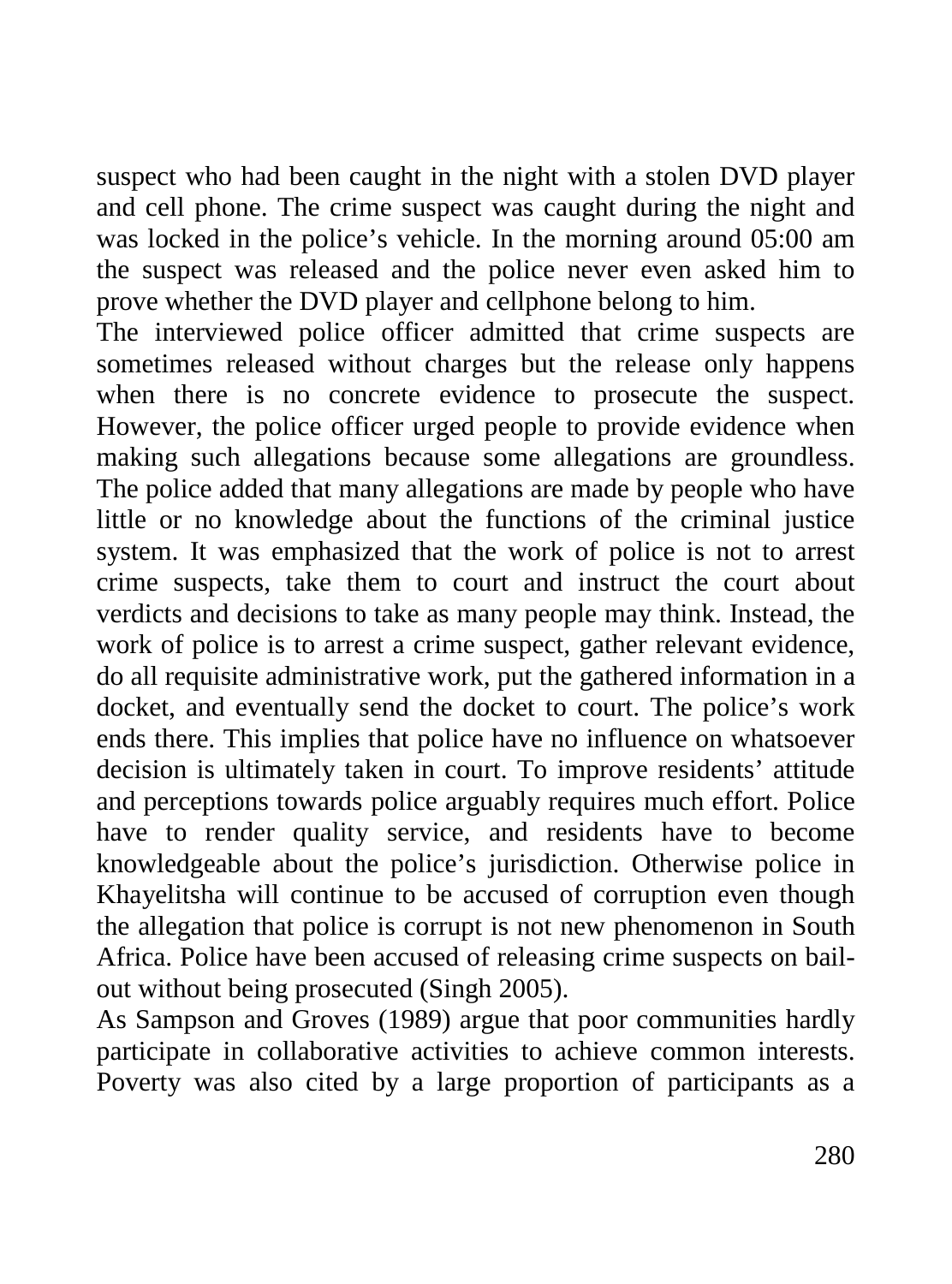factor that adversely affects the participation of residents in crime prevention activities in Khayelitsha. The participants stated that they cannot volunteer while they struggle to put food on the table for their starving families. This argument therefore, indicates that poor residents would rather get involved in work that is likely to bring tangible and economic benefits. The poverty in Khayelitsha impedes community participation in crime prevention and this was also confirmed by the representative of the CPF who stated that the majority of Khayelitsha residents are poor and one has to motivate them with some regular stipend so that they participate in crime prevention activities.

Still on poverty, findings also indicate that property ownership has influence over residents' decisions to participate in crime prevention programmes. Residents with little or no property are more reluctant to patrol streets than those who own the properties. A sizable number of participants, particularly young people, brazenly revealed that they have no reason to patrol streets or participate in other anti-crime activities since they have no properties or anything valuable to protect. On the same token, one participant sees patrolling streets as protecting a few wealthy individuals with their property. He said "we patrol streets in cold nights while rich people are sleeping". As a result, he decided to not participate in patrolling streets.

Local communities contribute considerably to police performance through the supply of information on committed or potential criminal activities. Crime reduction may not be actualised if police are not supplied with information that may lead to the deterrence of criminal activities, and such information can only be from the communities in which crime is perpetrated. Findings of this study indicate that there are residents, including crime victims, who are unwilling to inform on and report crimes to police due to fear of being victimised by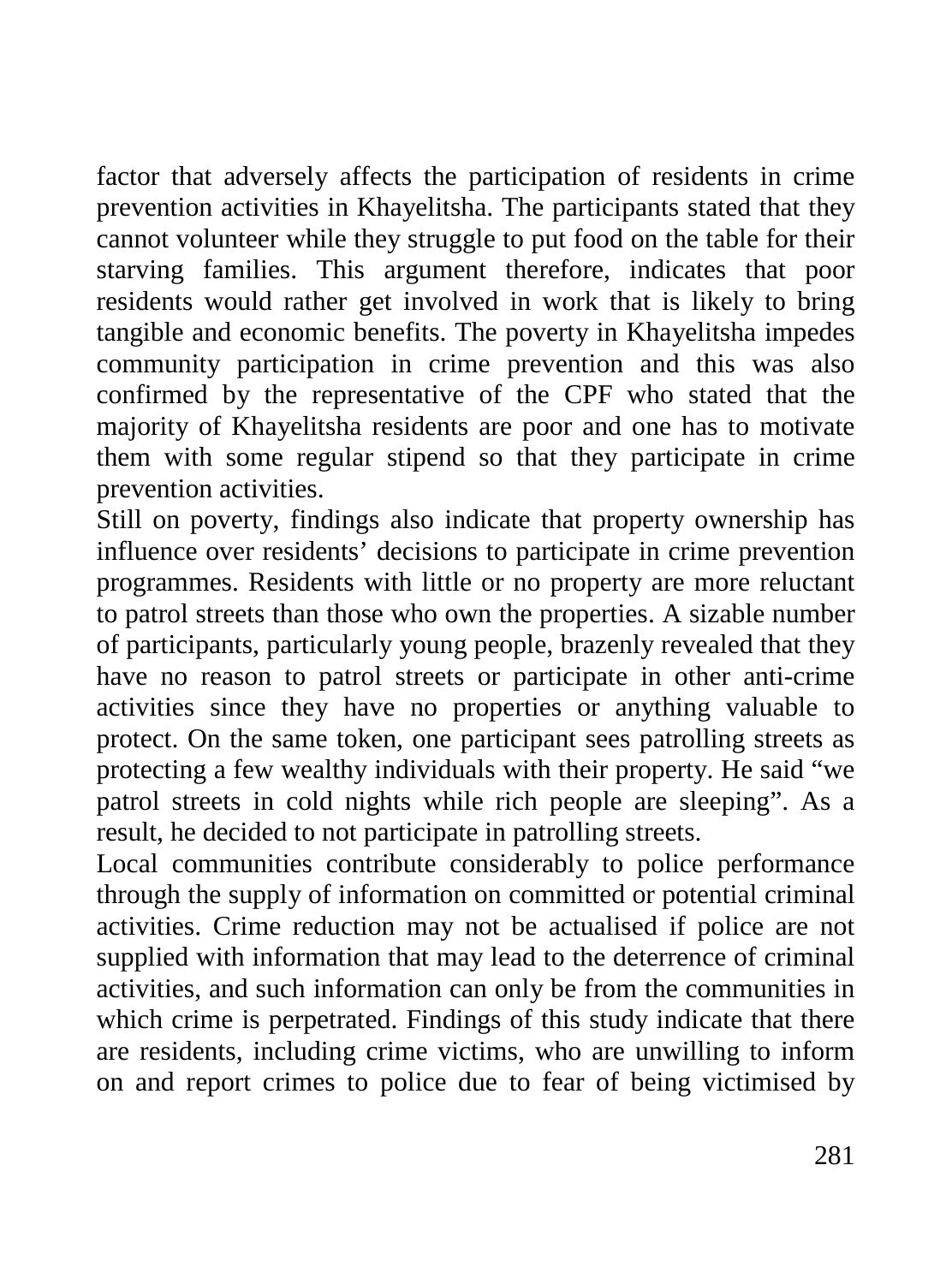criminals. This anxiety and fear also discourages some residents from engaging in any form of anti-crime surveillance activities. More than half of the interviewed residents revealed that they fear participating in anti-crime activities or providing police with information about criminal activities because criminals may victimise them. This victimization of police informants is because they are seen by criminals as sell-outs. One young man said that he could not even intervene if he saw a person being robbed. He narrated "...if I see a person is being attached I would rather continue with what I am going or stand aside and watch as a spectator. Criminals would hunt you down for revenge if you intervene."

### **3.2 Challenges facing the police-residents collaboration efforts**

The work of the police would be difficult without the support of local communities who possess information about their area and criminal activities taking place in it (Fleissner and Heinzelmann 1996). It is in this context the interviewed police officer urged residents to work with police through providing information about criminal activities taking place in their areas. This call for collaboration between police and local communities is due to the fact that residents in Khayelitsha are reluctant to provide police with information related to criminal activities as discussed earlier, and the participant emphasized that informing police about potential crimes and reporting committed crimes to police is only a salutary gesture towards crime reduction in Khayelitsha. Like in previous studies conducted in South Africa whose findings revealed that many South Africans have lost faith in the SAPS (Shaw 1996, Brown 2001, Faull 2011), the police officer disclosed that residents are reluctant to inform police about crimes because of mistrust and lack of confidence in police officers. This was echoed by twenty-two participants who believe that police and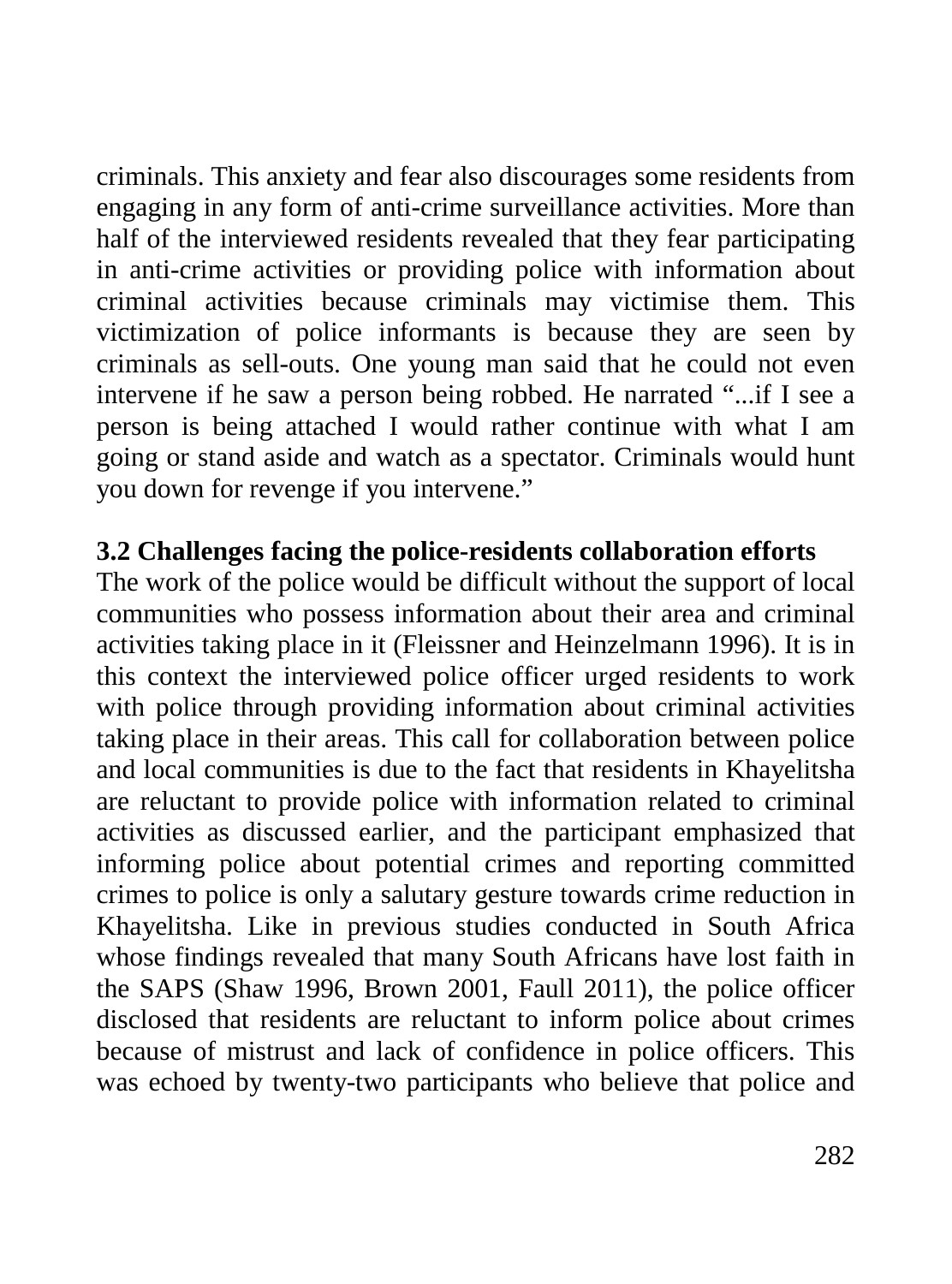the whole criminal justice system is corrupt.

The participants equate reporting crimes to police with time-wasting given that a number of the reported crime cases go uninvestigated. One street committee member furiously expressed how disappointed he was when police refused to investigate his case opened at Khayelitsha Police Station. The street committee member narrated:

...one day I was not at home and people broke into my house and stole my belongings. After a couple of days my neighbor saw a person selling some of my belongings and she called me. I reported the suspect to the police station. My case was just filed and police never bothered making any follow up on the case.

This poor service delivery by police has a negative impact on the relationship between police and residents as affirmed by a police officer who revealed that some residents regard police as enemies instead of people who are mandated to protect them [residents]. Arguably, this weak and fragile relationship results in poor collaboration between police and residents in crime prevention activities because effective collaboration requires a high level of trust and understanding between partners. On the same token, studies found that communities with poor relationship with local police are unlikely to volunteer in crime prevention programmes (Sherman 2000, Kane 2005).

#### **4. Conclusion**

Community participation in crime prevention activities has undoubtedly potential in reducing crime given that crimes are committed by community members who are sometimes known by their neighbors. However, problems such as poverty and ineffectiveness of the SAPS which have been identified as major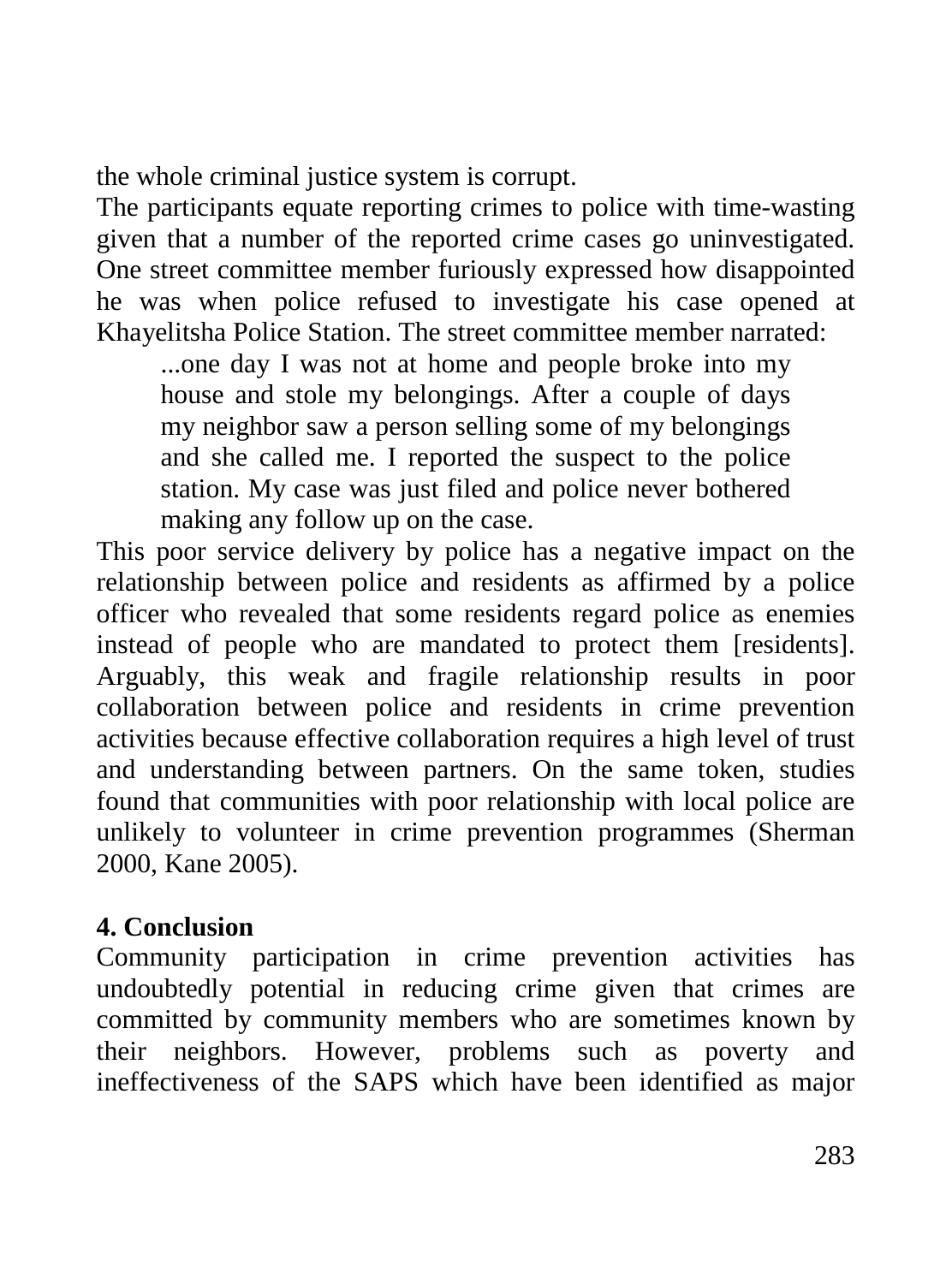deterrents to effective community participation in Khayelitsha have to be first addressed if reducing crime is to be achieved in Khayelitsha. The fact that community participation in crime prevention activities is grounded on volunteerism, people with low income who struggle to put food on the table for their families are unlikely to participate in crime prevention which is unpaid work. They are interested in participating in work that is likely to bring economic benefits. For people in low income communities to participate in crime prevention activities have to be motivated with economic benefits.

Restoration of public trust and faith in the SAPS is urgently needed for Khayelitsha residents to effectively participate in crime prevention activities. The number of Khayelitsha residents reporting crimes committed and providing police with information about potential criminal activities will continue to decline as long as Khayelitsha residents still perceive police unhelpful and corrupt people. Effective partnership between police and citizens in crime prevention activities is built around trust and faith citizens have in the police.

# **References**

 Achmat, Zackie. 2014. "Apartheid geography and murder in Cape Town." Ground Up. [http://groundup.org.za/article/apartheid](http://groundup.org.za/article/apartheid-geography-and-murder-cape-town_2297)[geography-and-murder-cape-town\\_2297.](http://groundup.org.za/article/apartheid-geography-and-murder-cape-town_2297)

 Bernard, H. Russell. 2002. *Research Methods in Anthropology: Qualitative and quantitative methods*. 4th Ed. Toronto: Altamira Press.

Botterill, Linda Courtenay and Melanie Fisher. 2002. "Magical thinking: the rise of the community participation model". Paper presented at the Jubilee Conference of Australian Political Studies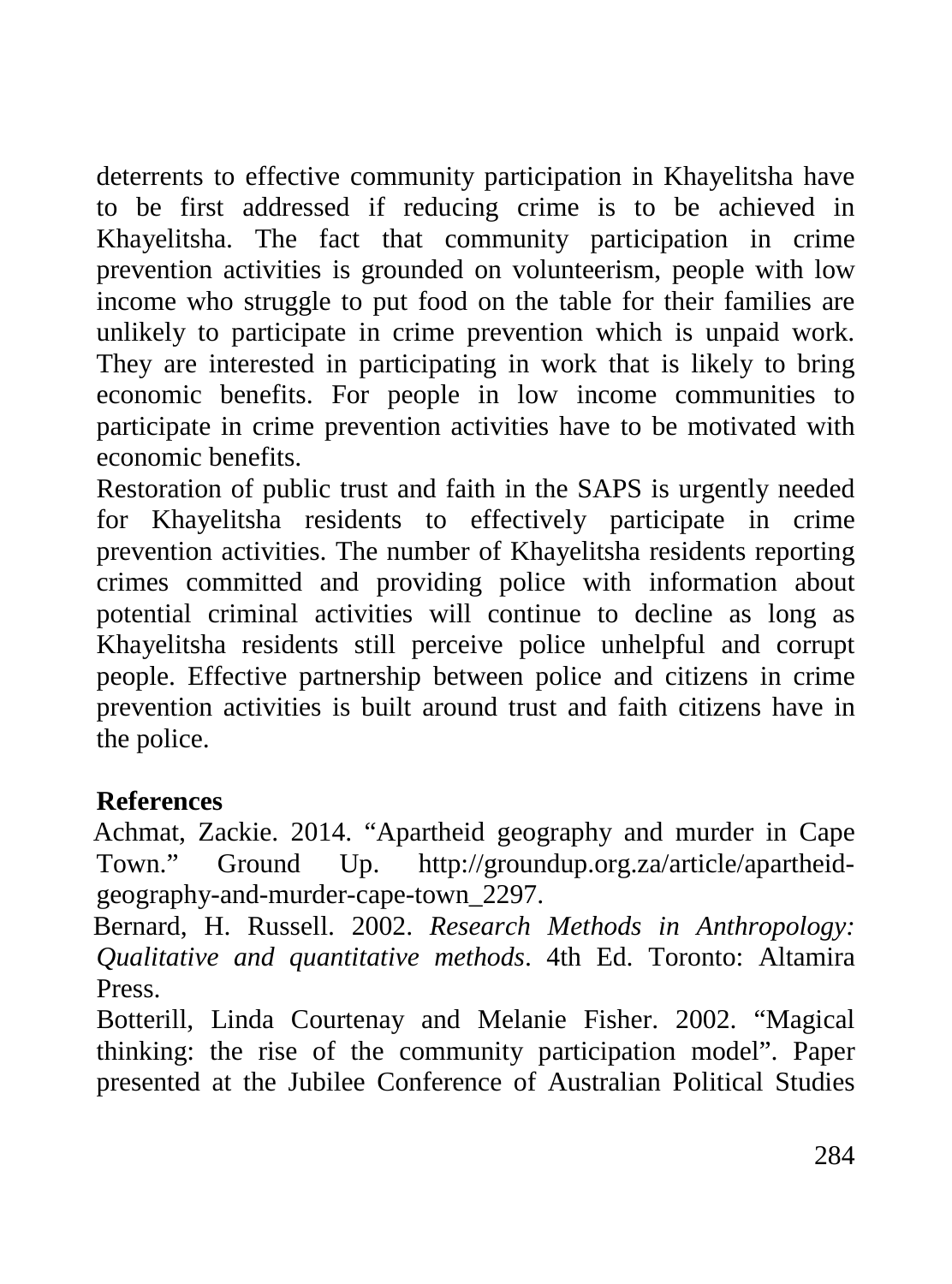Association, Australian National University, Canberra. October 2002.

[http://www.researchgate.net/publication/251381796\\_Magical\\_thinki](http://www.researchgate.net/publication/251381796_Magical_thinking_The_rise_of_the_community_participation_model) ng The rise of the community participation models.

Brown, Kay V. 2001. "The determinants of crime in South Africa". *The South African Journal of Economics* 69(2): 269-299.

Carcach, Carlos and Cathie Huntley. 2002. *Community participation and regional crime*. Australian Institute of Criminology Trends & Issues in Crime & Criminal Justice No. 222. [http://www.aic.gov.au/media\\_library/publications/tandi\\_pdf/tandi222](http://www.aic.gov.au/media_library/publications/tandi_pdf/tandi222.pdf) [.pdf](http://www.aic.gov.au/media_library/publications/tandi_pdf/tandi222.pdf) .

Centre for the Study of Violence and Reconciliation (CSVR). 2009. *Why does South Africa have such high rates of violent crime*? [http://www.csvr.org.za/docs/study/7.unique\\_about\\_SA.pdf.](http://www.csvr.org.za/docs/study/7.unique_about_SA.pdf)

City of Cape Town. 2009. "Khayelitsha urban upgrading programme launched<sup>["](https://www.capetown.gov.za/en/Pages/Khayelitshaurbanupgradeprogrammelaunched.aspx.)</sup>

[https://www.capetown.gov.za/en/Pages/Khayelitshaurbanupgradepro](https://www.capetown.gov.za/en/Pages/Khayelitshaurbanupgradeprogrammelaunched.aspx.) [grammelaunched.aspx.](https://www.capetown.gov.za/en/Pages/Khayelitshaurbanupgradeprogrammelaunched.aspx.)

Fagan, Jeffrey and Tracy L. Meares. 2008. "Punishment, deterrence and social control: the paradox of punishment in minority communities." *Ohio State Journal of Criminal Law* 6: 173-229

Faull, Andrew. 2007. *Corruption and the South African Police Service: a review and its implications*. Paper 150, Institute for Security Studies (ISS).

Faull, Andrew. 2011. *Corruption in the South African Police Service: Civilian Perceptions and Experience*. Paper 226, Institute for Security Studies (ISS).

Fleissner, Dan and Fred Heinzelmann. 1996. *Crime Prevention Through Environmental Design and Community Policing*. National Institute of Justice, US Department of Justice, Office of Justice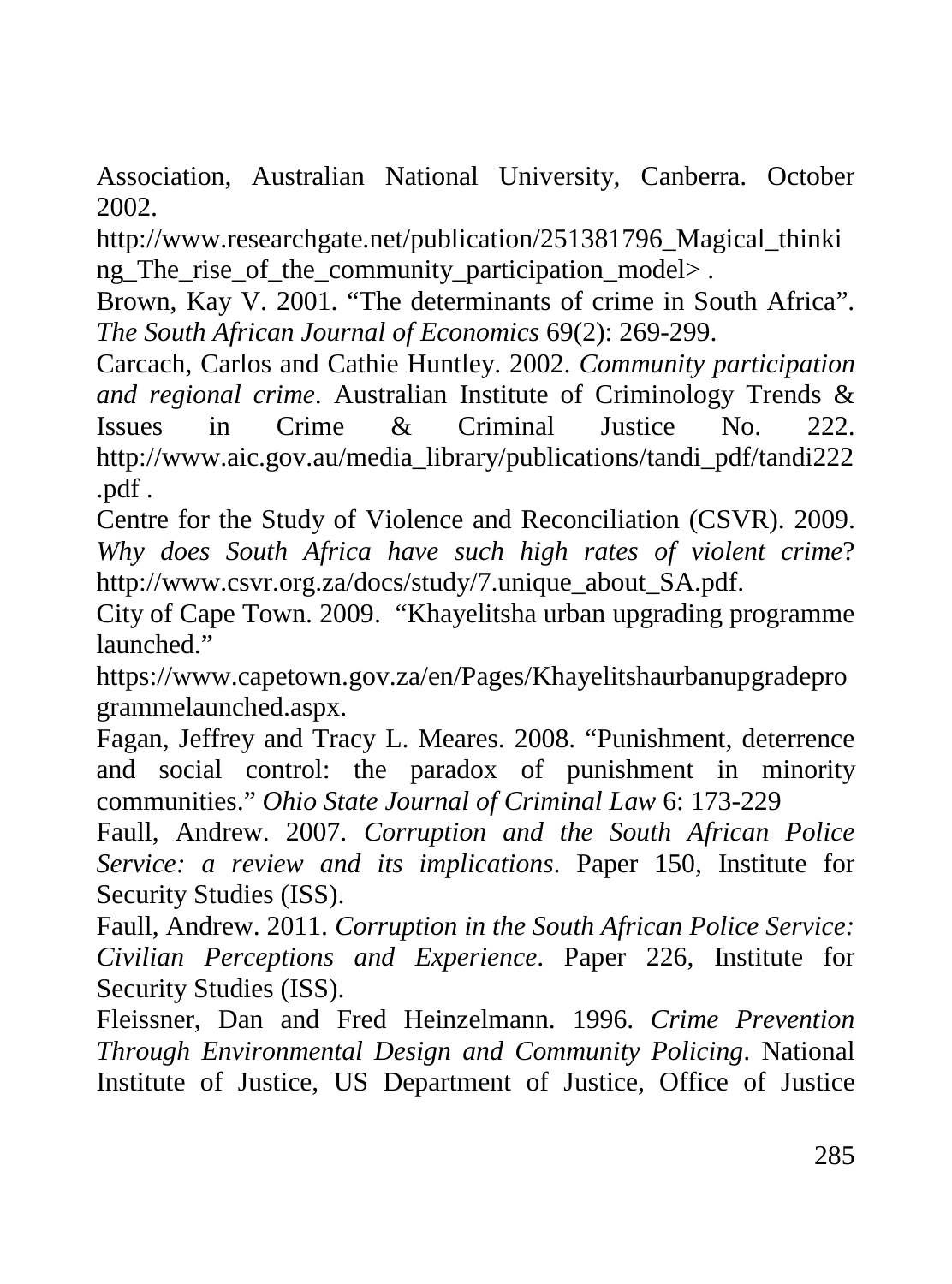Programs. [http://www.ncjrs.gov/pdffiles/crimepre.pdf.](http://www.ncjrs.gov/pdffiles/crimepre.pdf)

Friedman, Warren. 1998. "Volunteerism and the decline of violent crime." *Journal of Criminal Law & Criminology* 88(4): 1453-74.

Guarte, Jacqueline M. and Erniel B. Barrios. 2006. "Estimation under purposive sampling." *Communications in Statistics Simulation and Computation* 35(2): 277-284.

Kane, Robert J. 2005. "Compromised police legitimacy as a predictor of violent crime in structurally disadvantaged communities." *Criminology* 43(2): 469-498.

Lancaster, Lizette. 2013. "Crime stats: where murder happens in South Africa." Mail & Guardian. [http://mg.co.za/article/2013-09-19](http://mg.co.za/article/2013-09-19-where-murder-happens-in-south-africa) [where-murder-happens-in-south-africa.](http://mg.co.za/article/2013-09-19-where-murder-happens-in-south-africa)

Leuvennink, Jaco. 2015. "Nene: Fighting crime and defense a priority." [http://www.fin24.com/Budget/Nene-Fighting-crime-and](http://www.fin24.com/Budget/Nene-Fighting-crime-and-defence-a-priority-20150225)[defence-a-priority-20150225.](http://www.fin24.com/Budget/Nene-Fighting-crime-and-defence-a-priority-20150225)

Liebermann, Susan and Justine Coulson. 2004. "Participatory mapping for crime prevention in South Africa – local solutions to local problems." *Environmental and Urbanisation* 16(2): 125-134.

Manaliyo, Jean Claude. 2014. "Townships as crime 'hot-spot' areas in Cape Town: perceived root causes of crime in Site B, Khayelitsha." *Mediterranean Journal of Social Sciences* 5(8): 596- 603.

Marshall, Bryan, Peter Cardon, Amit Paddar, and Renee Fontenot. 2013. "Does sample size matter in qualitative research?: a review of qualitative interviews in IS research." *Journal of Computer Information Systems* 54(1): 11-22.

Mbola, Bathandwa. 2009. *More Spending on Crime Prevention Yields Results*. [http://www.sanews.gov.za/south-africa/more](http://www.sanews.gov.za/south-africa/more-spending-crime-prevention-yields-results)[spending-crime-prevention-yields-results.](http://www.sanews.gov.za/south-africa/more-spending-crime-prevention-yields-results)

Newham, Gareth. 2005. *A Decade of Crime Prevention in South*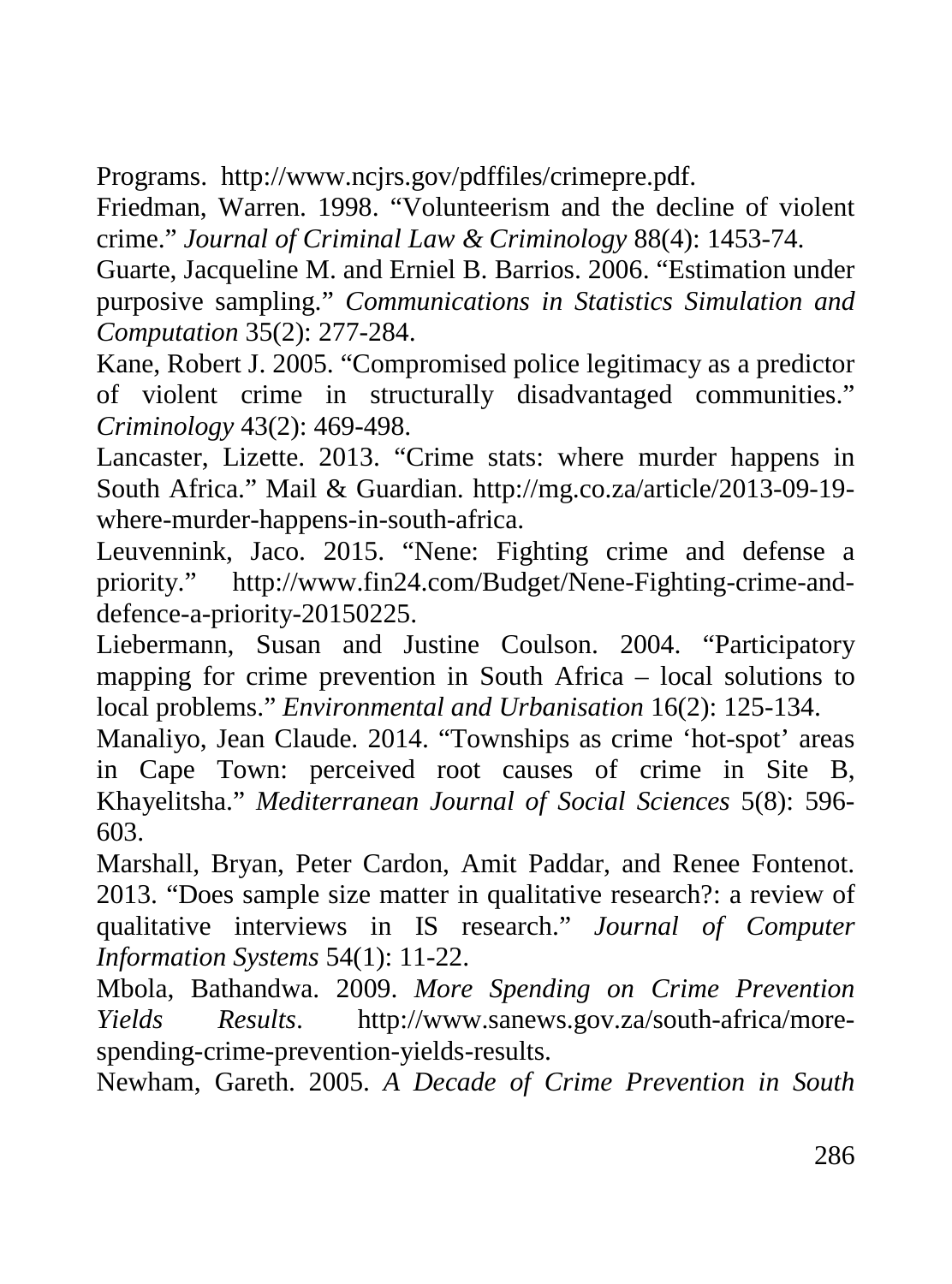*Africa: From a National Strategy to a Local Challenge*. Centre for the Study of Violence and Reconciliation (CSVR). [http://www.csvr.org.za/docs/crime/decadeofcrime.pdf.](http://www.csvr.org.za/docs/crime/decadeofcrime.pdf)

Pattavina, April, James M. Byrne, and Luis Garcia. 2006. "An examination of citizen involvement in crime prevention in high-risk versus low-to moderate-risk neighborhoods." *Crime & Deliquency* 52(2): 203-231.

OSAC. 2014. *South Africa 2014 Crime and Safety Report*. [https://www.osac.gov/pages/ContentReportDetails.aspx?cid=15318.](https://www.osac.gov/pages/ContentReportDetails.aspx?cid=15318)

OSAC. 2015. *South Africa 2015 Crime and Safety Report*. [https://www.osac.gov/pages/ContentReportDetails.aspx?cid=17042.](https://www.osac.gov/pages/ContentReportDetails.aspx?cid=17042)

Pelser, Eric. 1999. *The Challenges of Community Policing in South Africa*. Occasional Paper No. 42, Institute for Security Studies (ISS).

Ramoraka, T. 2013. "Building safer urban human settlements in South Africa: a case of the National Development Plan 2030." *Journal of Public Administration* 48(2): 321-333.

Ren, Leng, Jihong Solomon Zhao, Nicholas P. Lovrich, and Michael J. Gaffney. 2006. "Participation community crime prevention: who volunteers for police work*?" Policing: An International Journal of Police Strategies & Management* 29(3): 464-481.

Republic of South Africa. 1994. *White Paper on Reconstruction and Development*. Government Gazette, 23 November 1994[.http://gov](http://gov-zas.websiteinprogress.co.za/sites/www.gov.za/files/16085.pdf)[zas.websiteinprogress.co.za/sites/www.gov.za/files/16085.pdf](http://gov-zas.websiteinprogress.co.za/sites/www.gov.za/files/16085.pdf) .

Republic of South Africa. 1995. No.68 of 1995: *South African Police Service Act, 1995*. Office of the President, 4 October 1995. [http://www.info.gov.za/view/DownloadFileAction?id=70987.](http://www.info.gov.za/view/DownloadFileAction?id=70987)

Republic of South Africa. .2011. *Integrated Social Crime Prevention Strategy.* Department of Social Development. [http://www.dsd.gov.za/index2.php?option=com\\_docman&task=doc\\_](http://www.dsd.gov.za/index2.php?option=com_docman&task=doc_view&gid=217&Itemid=3) [view&gid=217&Itemid=3.](http://www.dsd.gov.za/index2.php?option=com_docman&task=doc_view&gid=217&Itemid=3)